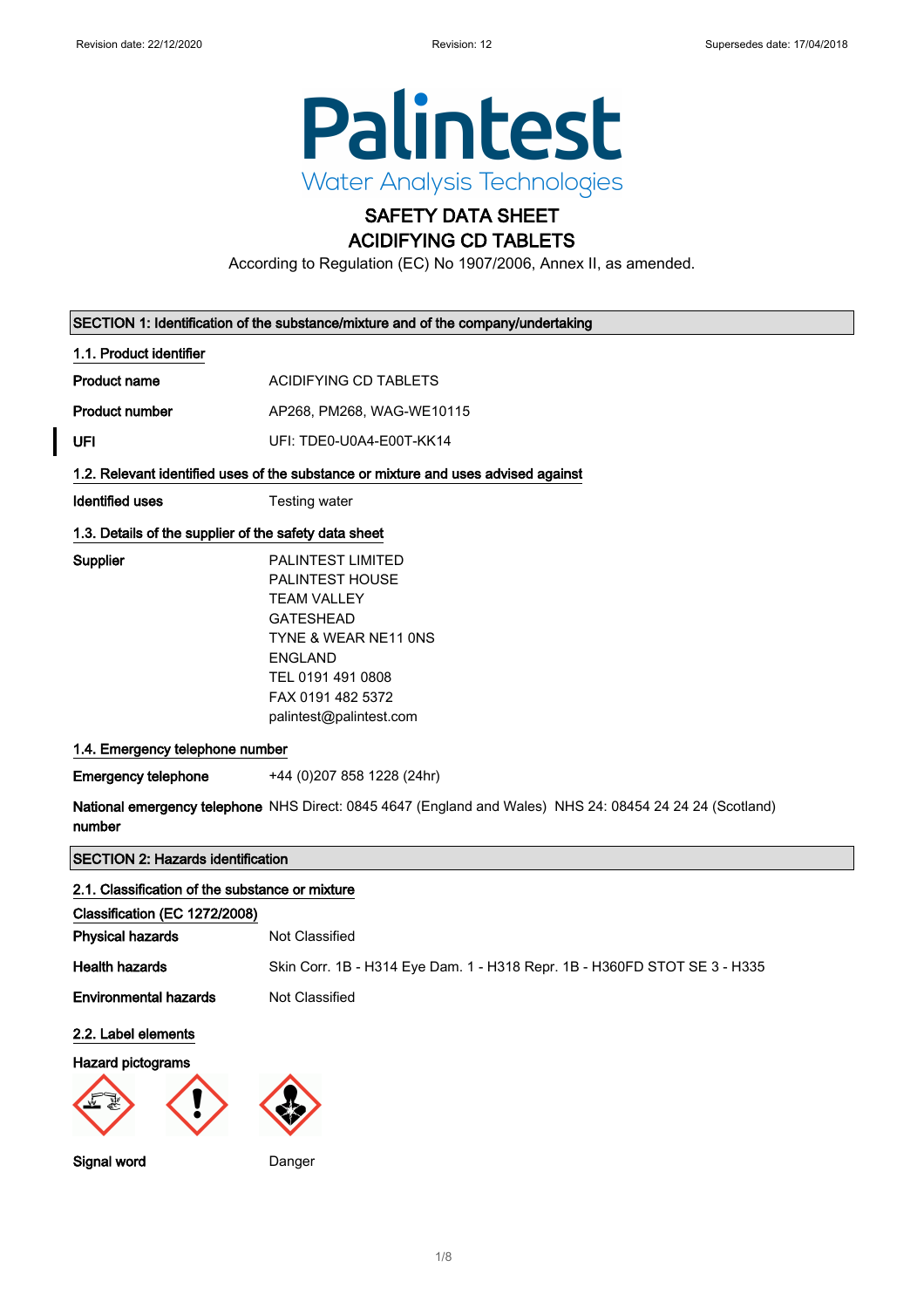| <b>Hazard statements</b>                  | H314 Causes severe skin burns and eye damage.<br>H335 May cause respiratory irritation.<br>H360FD May damage fertility. May damage the unborn child.                                                                                                                                                                                                                                                                                                                                                                                                                                                                                                                                                                                                                                                                                                                                                                  |
|-------------------------------------------|-----------------------------------------------------------------------------------------------------------------------------------------------------------------------------------------------------------------------------------------------------------------------------------------------------------------------------------------------------------------------------------------------------------------------------------------------------------------------------------------------------------------------------------------------------------------------------------------------------------------------------------------------------------------------------------------------------------------------------------------------------------------------------------------------------------------------------------------------------------------------------------------------------------------------|
| <b>Precautionary statements</b>           | P264 Wash contaminated skin thoroughly after handling.<br>P280 Wear protective gloves/ protective clothing/ eye protection/ face protection.<br>P301+P330+P331 IF SWALLOWED: Rinse mouth. Do NOT induce vomiting.<br>P303+P361+P353 IF ON SKIN (or hair): Take off immediately all contaminated clothing.<br>Rinse skin with water or shower.<br>P305+P351+P338 IF IN EYES: Rinse cautiously with water for several minutes. Remove<br>contact lenses, if present and easy to do. Continue rinsing.<br>P501 Dispose of contents/ container in accordance with local regulations.                                                                                                                                                                                                                                                                                                                                      |
| Contains                                  | POTASSIUM HYDROGENSULPHATE, BORIC ACID                                                                                                                                                                                                                                                                                                                                                                                                                                                                                                                                                                                                                                                                                                                                                                                                                                                                                |
| Supplementary precautionary<br>statements | P101 If medical advice is needed, have product container or label at hand.<br>P102 Keep out of reach of children.<br>P103 Read label before use.<br>P201 Obtain special instructions before use.<br>P202 Do not handle until all safety precautions have been read and understood.<br>P260 Do not breathe vapour/ spray.<br>P261 Avoid breathing vapour/ spray.<br>P271 Use only outdoors or in a well-ventilated area.<br>P304+P340 IF INHALED: Remove person to fresh air and keep comfortable for breathing.<br>P308+P313 IF exposed or concerned: Get medical advice/ attention.<br>P310 Immediately call a POISON CENTER/ doctor.<br>P312 Call a POISON CENTRE/doctor if you feel unwell.<br>P321 Specific treatment (see medical advice on this label).<br>P363 Wash contaminated clothing before reuse.<br>P403+P233 Store in a well-ventilated place. Keep container tightly closed.<br>P405 Store locked up. |

#### 2.3. Other hazards

This substance is not classified as PBT or vPvB according to current EU criteria.

#### SECTION 3: Composition/information on ingredients

# 3.2. Mixtures POTASSIUM HYDROGENSULFATE 60-80% CAS number: 7646-93-7 EC number: 231-594-1 REACH registration number: N/A Classification Skin Corr. 1B - H314 Eye Dam. 1 - H318 STOT SE 3 - H335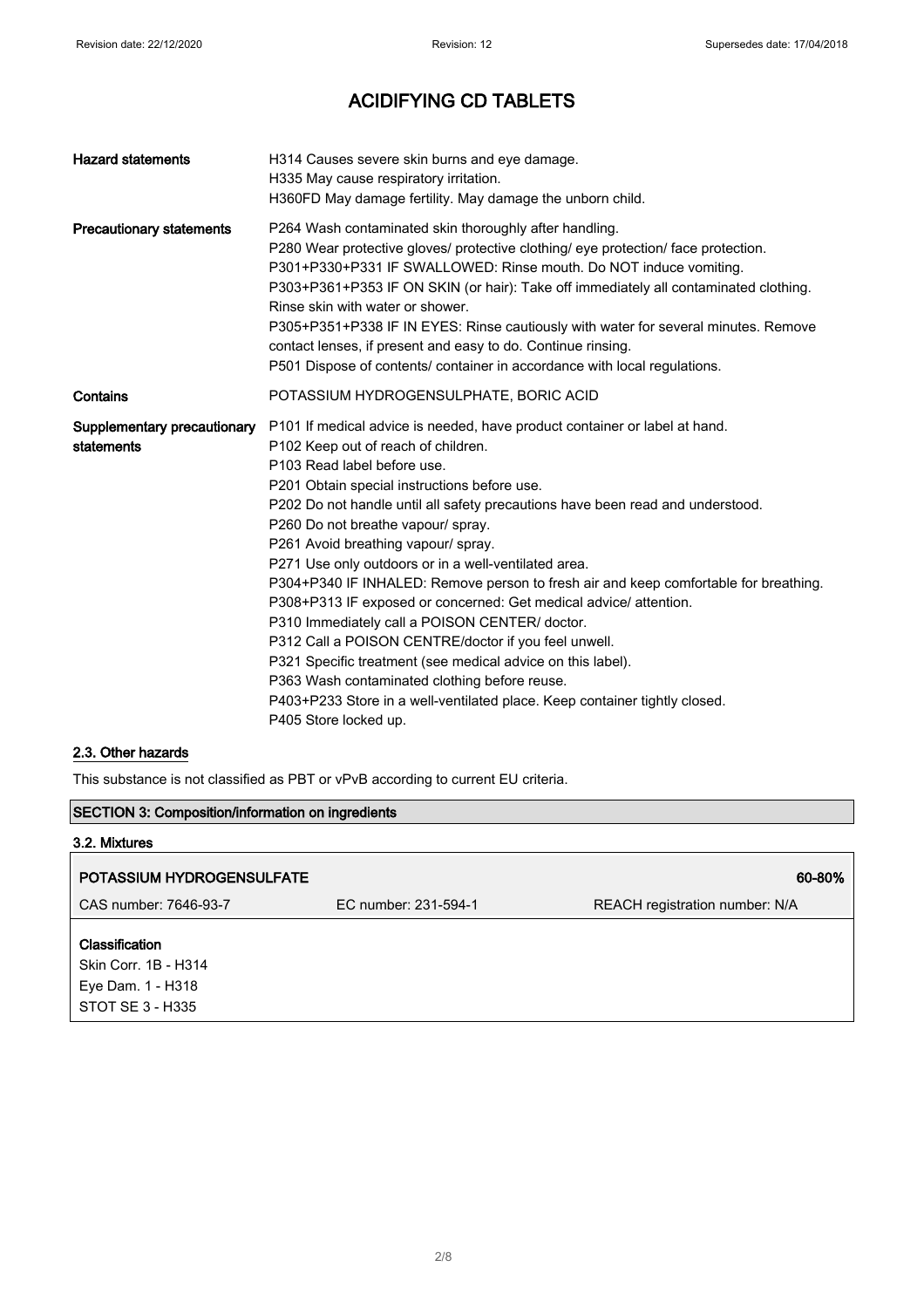#### BORIC ACID 30-40%

CAS number: 10043-35-3 EC number: 233-139-2 REACH registration number: 01-

2119486683-25-XXXX

Substance of very high concern (SVHC).This product is/contains a substance that is included in REGULATION (EC) No 1907/2006 (REACH) ANNEX XVII - RESTRICTIONS ON THE MANUFACTURE, PLACING ON THE MARKET AND USE OF CERTAIN DANGEROUS SUBSTANCES, MIXTURES AND ARTICLES.

| Classification<br>Repr. 1B - H360FD                                             |                                                                                                                                                                                                                                                                   |  |
|---------------------------------------------------------------------------------|-------------------------------------------------------------------------------------------------------------------------------------------------------------------------------------------------------------------------------------------------------------------|--|
|                                                                                 | The Full Text for all R-Phrases and Hazard Statements are Displayed in Section 16.                                                                                                                                                                                |  |
| <b>Composition comments</b>                                                     | This product contains a substance that is a SVHC.                                                                                                                                                                                                                 |  |
| <b>SECTION 4: First aid measures</b>                                            |                                                                                                                                                                                                                                                                   |  |
| 4.1. Description of first aid measures                                          |                                                                                                                                                                                                                                                                   |  |
| <b>Inhalation</b>                                                               | Unlikely route of exposure as the product does not contain volatile substances.                                                                                                                                                                                   |  |
| Ingestion                                                                       | Rinse mouth thoroughly with water. Get medical attention immediately.                                                                                                                                                                                             |  |
| Skin contact                                                                    | Wash skin thoroughly with soap and water. Get medical attention promptly if symptoms occur<br>after washing.                                                                                                                                                      |  |
| Eye contact                                                                     | Rinse immediately with plenty of water. Remove any contact lenses and open eyelids wide<br>apart. Continue to rinse for at least 15 minutes. Get medical attention if irritation persists after<br>washing. Show this Safety Data Sheet to the medical personnel. |  |
|                                                                                 | 4.2. Most important symptoms and effects, both acute and delayed                                                                                                                                                                                                  |  |
| General information                                                             | The severity of the symptoms described will vary dependent on the concentration and the<br>length of exposure.                                                                                                                                                    |  |
| Inhalation                                                                      | This is unlikely to occur but symptoms similar to those of ingestion may develop.                                                                                                                                                                                 |  |
| Ingestion                                                                       | May cause chemical burns in mouth and throat. May cause stomach pain or vomiting.                                                                                                                                                                                 |  |
| <b>Skin contact</b>                                                             | May cause serious chemical burns to the skin.                                                                                                                                                                                                                     |  |
| Eye contact                                                                     | May cause blurred vision and serious eye damage.                                                                                                                                                                                                                  |  |
| 4.3. Indication of any immediate medical attention and special treatment needed |                                                                                                                                                                                                                                                                   |  |
| Notes for the doctor                                                            | Treat symptomatically.                                                                                                                                                                                                                                            |  |
| <b>SECTION 5: Firefighting measures</b>                                         |                                                                                                                                                                                                                                                                   |  |
| 5.1. Extinguishing media                                                        |                                                                                                                                                                                                                                                                   |  |
|                                                                                 | Suitable extinguishing media Use fire-extinguishing media suitable for the surrounding fire.                                                                                                                                                                      |  |
| 5.2. Special hazards arising from the substance or mixture                      |                                                                                                                                                                                                                                                                   |  |
| <b>Hazardous combustion</b><br>products                                         | Heating may generate the following products: Toxic and corrosive gases or vapours.                                                                                                                                                                                |  |
| 5.3. Advice for firefighters                                                    |                                                                                                                                                                                                                                                                   |  |
| Protective actions during<br>firefighting                                       | No specific firefighting precautions known.                                                                                                                                                                                                                       |  |
| <b>SECTION 6: Accidental release measures</b>                                   |                                                                                                                                                                                                                                                                   |  |

6.1. Personal precautions, protective equipment and emergency procedures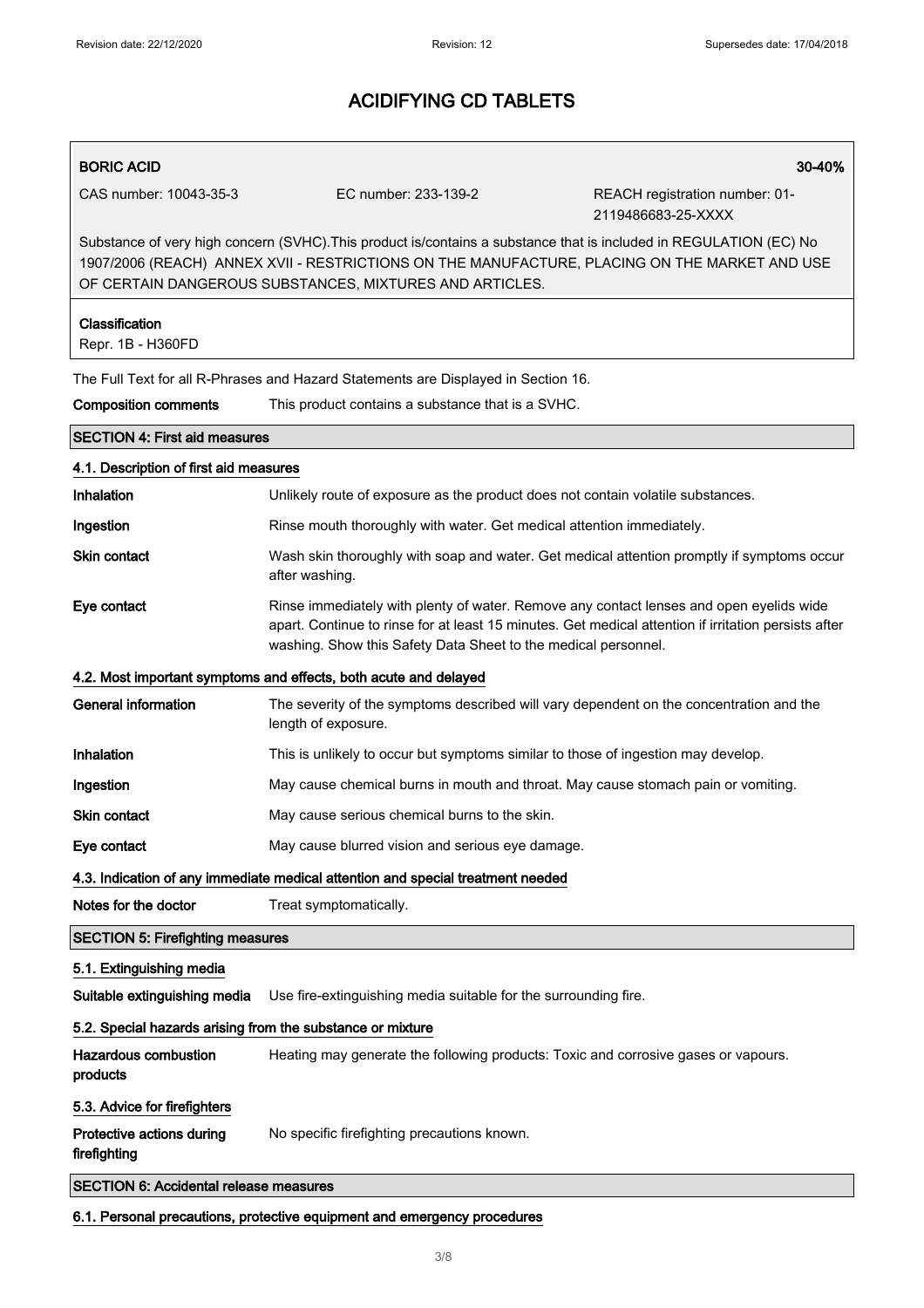| <b>Personal precautions</b>                               | Wear protective clothing as described in Section 8 of this safety data sheet.                                                                                                                                                                                                                                                |
|-----------------------------------------------------------|------------------------------------------------------------------------------------------------------------------------------------------------------------------------------------------------------------------------------------------------------------------------------------------------------------------------------|
| 6.2. Environmental precautions                            |                                                                                                                                                                                                                                                                                                                              |
| <b>Environmental precautions</b>                          | Not considered to be a significant hazard due to the small quantities used. However, large or<br>frequent spills may have hazardous effects on the environment.                                                                                                                                                              |
| 6.3. Methods and material for containment and cleaning up |                                                                                                                                                                                                                                                                                                                              |
| Methods for cleaning up                                   | Absorb in vermiculite, dry sand or earth and place into containers. Wear suitable protective<br>equipment, including gloves, goggles/face shield, respirator, boots, clothing or apron, as<br>appropriate. Collect and place in suitable waste disposal containers and seal securely. For<br>waste disposal, see Section 13. |
| 6.4. Reference to other sections                          |                                                                                                                                                                                                                                                                                                                              |
| Reference to other sections                               | Wear protective clothing as described in Section 8 of this safety data sheet.                                                                                                                                                                                                                                                |
| <b>SECTION 7: Handling and storage</b>                    |                                                                                                                                                                                                                                                                                                                              |
| 7.1. Precautions for safe handling                        |                                                                                                                                                                                                                                                                                                                              |
| <b>Usage precautions</b>                                  | Good personal hygiene procedures should be implemented.                                                                                                                                                                                                                                                                      |
|                                                           | 7.2. Conditions for safe storage, including any incompatibilities                                                                                                                                                                                                                                                            |
| <b>Storage precautions</b>                                | Keep separate from food, feedstuffs, fertilisers and other sensitive material. Store in tightly-<br>closed, original container in a dry and cool place.                                                                                                                                                                      |
| 7.3. Specific end use(s)                                  |                                                                                                                                                                                                                                                                                                                              |
| Specific end use(s)                                       | The identified uses for this product are detailed in Section 1.2.                                                                                                                                                                                                                                                            |
|                                                           |                                                                                                                                                                                                                                                                                                                              |
| <b>SECTION 8: Exposure controls/Personal protection</b>   |                                                                                                                                                                                                                                                                                                                              |
| 8.1. Control parameters                                   |                                                                                                                                                                                                                                                                                                                              |
| Ingredient comments                                       | OES = Occupational Exposure Standard. MEL = Maximum Exposure Limit. ACGIH = US<br>Standard.                                                                                                                                                                                                                                  |
| 8.2. Exposure controls                                    |                                                                                                                                                                                                                                                                                                                              |
| Protective equipment<br>ጠከ                                |                                                                                                                                                                                                                                                                                                                              |
| Eye/face protection                                       | Eyewear complying with an approved standard should be worn if a risk assessment indicates<br>eye contact is possible. The following protection should be worn: Chemical splash goggles.                                                                                                                                      |
| Hand protection                                           | It is recommended that chemical-resistant, impervious gloves are worn. It is recommended<br>that gloves are made of the following material: Nitrile rubber.                                                                                                                                                                  |
| Hygiene measures                                          | No specific hygiene procedures recommended but good personal hygiene practices should<br>always be observed when working with chemical products. Wash promptly if skin becomes<br>contaminated.                                                                                                                              |
| <b>Respiratory protection</b>                             | Due to the physical nature of this product, exposure by this route is unlikely. No specific<br>recommendations. Respiratory protection may be required if excessive airborne<br>contamination occurs.                                                                                                                        |

### 9.1. Information on basic physical and chemical properties

### Appearance Solid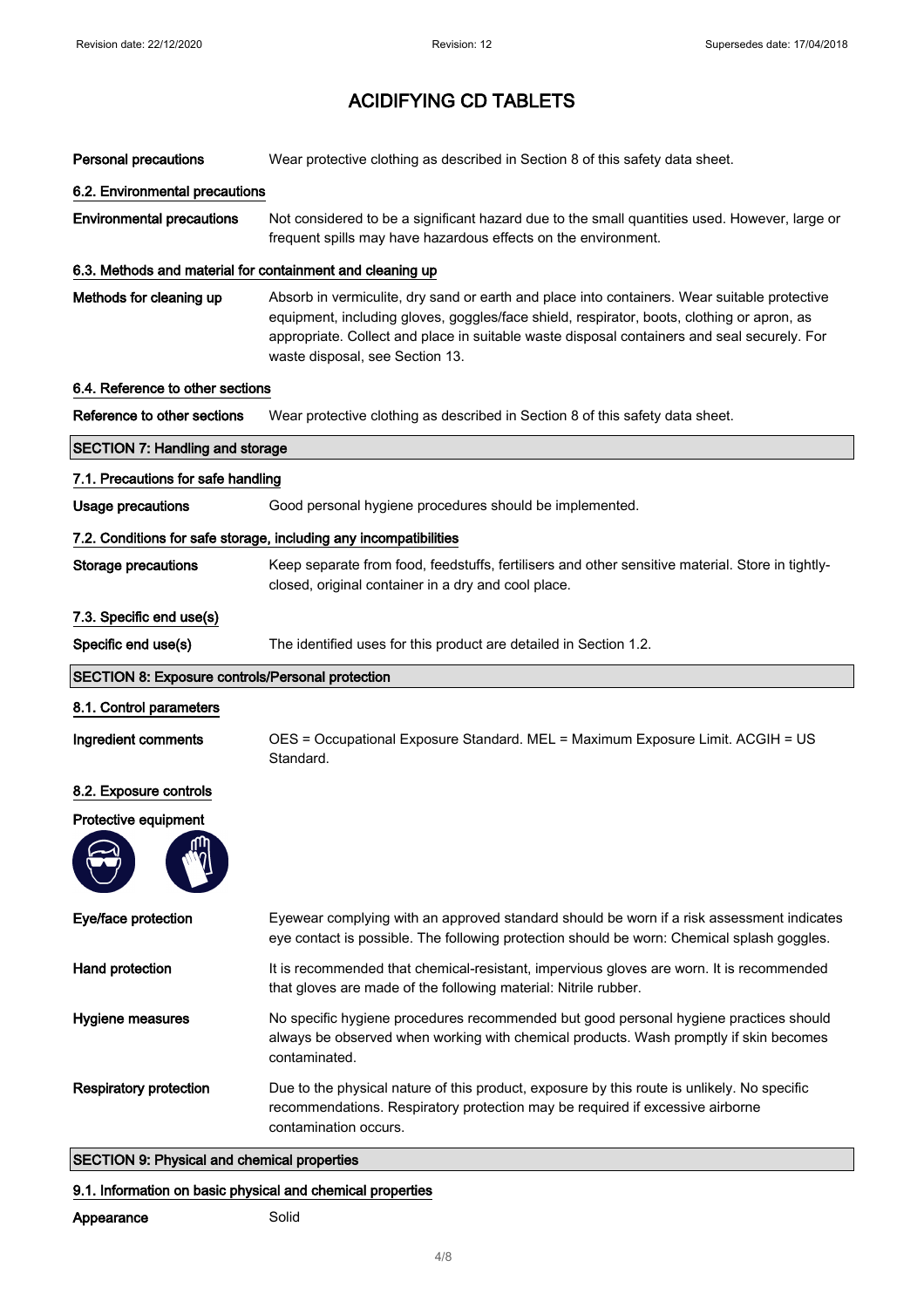| Colour                                       | White.                                                                                                              |  |
|----------------------------------------------|---------------------------------------------------------------------------------------------------------------------|--|
| Odour                                        | Odourless.                                                                                                          |  |
| Solubility(ies)                              | Soluble in water.                                                                                                   |  |
| 9.2. Other information                       |                                                                                                                     |  |
| Other information                            | No data available.                                                                                                  |  |
| <b>SECTION 10: Stability and reactivity</b>  |                                                                                                                     |  |
| 10.1. Reactivity                             |                                                                                                                     |  |
| Reactivity                                   | There are no known reactivity hazards associated with this product.                                                 |  |
| 10.2. Chemical stability                     |                                                                                                                     |  |
| <b>Stability</b>                             | Stable under the prescribed storage conditions.                                                                     |  |
| 10.3. Possibility of hazardous reactions     |                                                                                                                     |  |
| Possibility of hazardous<br>reactions        | No data available.                                                                                                  |  |
| 10.4. Conditions to avoid                    |                                                                                                                     |  |
| <b>Conditions to avoid</b>                   | There are no known conditions that are likely to result in a hazardous situation.                                   |  |
| 10.5. Incompatible materials                 |                                                                                                                     |  |
| <b>Materials to avoid</b>                    | No specific material or group of materials is likely to react with the product to produce a<br>hazardous situation. |  |
| 10.6. Hazardous decomposition products       |                                                                                                                     |  |
| Hazardous decomposition<br>products          | There are no anticipated hazardous decomposition products associated with this material.                            |  |
| <b>SECTION 11: Toxicological information</b> |                                                                                                                     |  |
| 11.1. Information on toxicological effects   |                                                                                                                     |  |
| <b>Toxicological effects</b>                 | This product is toxic. May damage fertility if swallowed. May damage the unborn child if<br>swallowed.              |  |
| Other health effects                         | Causes severe skin burns and eye damage. May cause respiratory irritation.                                          |  |
| Acute toxicity - oral                        |                                                                                                                     |  |
| Summary                                      | May damage fertility if swallowed. May damage the unborn child if swallowed.                                        |  |
| Acute toxicity - dermal                      |                                                                                                                     |  |
| Summary                                      | Causes severe skin burns and eye damage.                                                                            |  |
| Acute toxicity - inhalation<br>Summary       | May cause respiratory irritation.                                                                                   |  |
| Skin corrosion/irritation<br>Summary         | Causes severe skin burns and eye damage.                                                                            |  |
| Serious eye damage/irritation<br>Summary     | Causes severe skin burns and eye damage.                                                                            |  |
| <b>Reproductive toxicity</b><br>Summary      | May damage fertility if swallowed. May damage the unborn child if swallowed.                                        |  |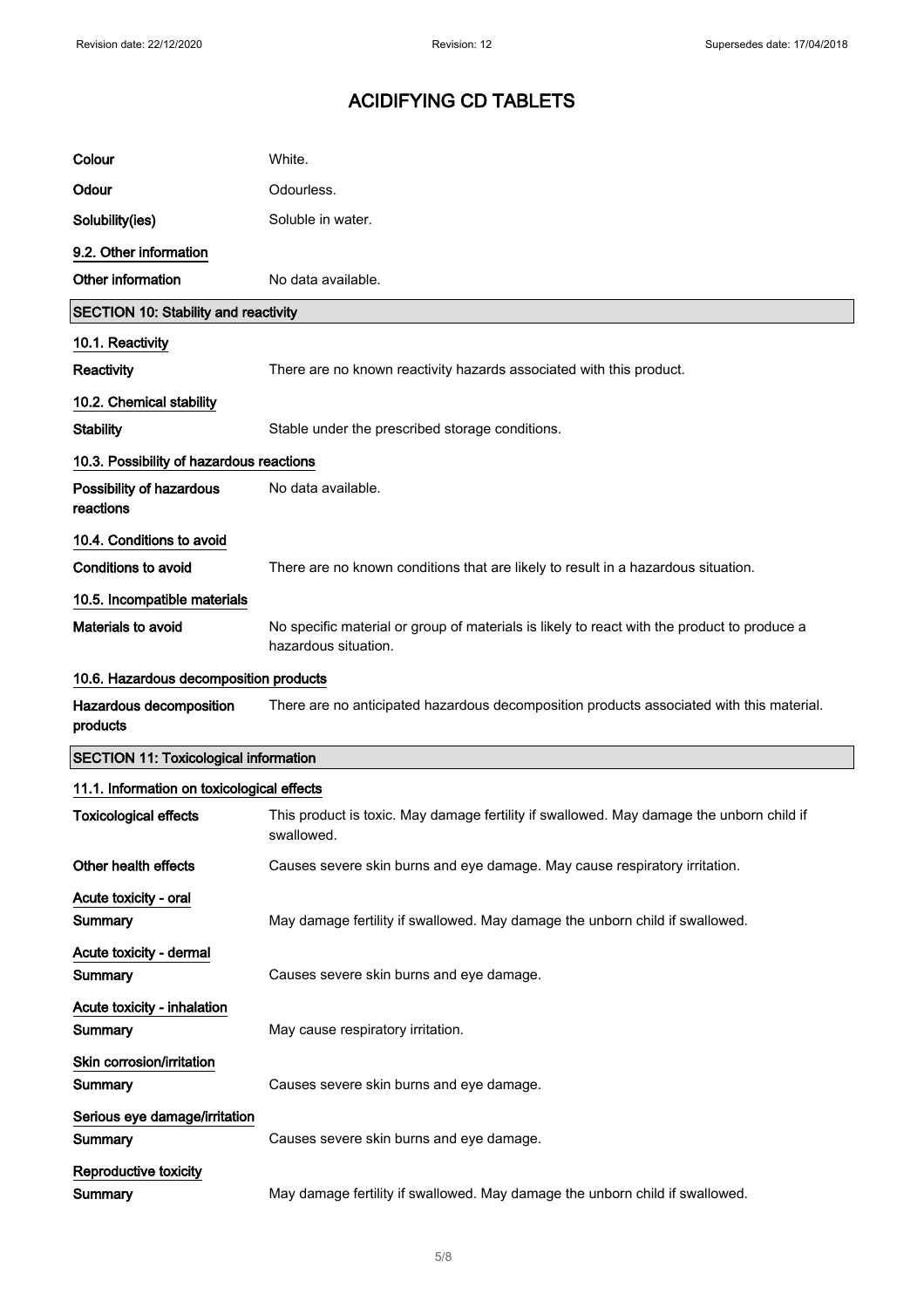| Inhalation                                 | May cause respiratory irritation.                                                                                                                                    |
|--------------------------------------------|----------------------------------------------------------------------------------------------------------------------------------------------------------------------|
| Ingestion                                  | May damage fertility if swallowed. May damage the unborn child if swallowed.                                                                                         |
| <b>Skin contact</b>                        | Causes severe skin burns and eye damage.                                                                                                                             |
| Eye contact                                | Causes severe skin burns and eye damage.                                                                                                                             |
| <b>SECTION 12: Ecological information</b>  |                                                                                                                                                                      |
| Ecotoxicity                                | Not considered to be a significant hazard due to the small quantities used. However, large or<br>frequent spills may have hazardous effects on the environment.      |
| 12.1. Toxicity                             |                                                                                                                                                                      |
| <b>Toxicity</b>                            | No data available.                                                                                                                                                   |
| 12.2. Persistence and degradability        |                                                                                                                                                                      |
|                                            | Persistence and degradability There are no data on the degradability of this product.                                                                                |
| 12.3. Bioaccumulative potential            |                                                                                                                                                                      |
| <b>Bioaccumulative potential</b>           | No data available on bioaccumulation.                                                                                                                                |
| 12.4. Mobility in soil                     |                                                                                                                                                                      |
| <b>Mobility</b>                            | The product is soluble in water.                                                                                                                                     |
| 12.5. Results of PBT and vPvB assessment   |                                                                                                                                                                      |
| Results of PBT and vPvB<br>assessment      | This substance is not classified as PBT or vPvB according to current EU criteria.                                                                                    |
| 12.6. Other adverse effects                |                                                                                                                                                                      |
| Other adverse effects                      | None known.                                                                                                                                                          |
| <b>SECTION 13: Disposal considerations</b> |                                                                                                                                                                      |
| 13.1. Waste treatment methods              |                                                                                                                                                                      |
| <b>Disposal methods</b>                    | Dispose of waste to licensed waste disposal site in accordance with the requirements of the<br>local Waste Disposal Authority.                                       |
| <b>SECTION 14: Transport information</b>   |                                                                                                                                                                      |
| Road transport notes                       | The product is not classified as packaged as per ADR section 3.5.1.4                                                                                                 |
| Sea transport notes                        | The product is not classified as packaged as per IMDG section 3.5.1.4                                                                                                |
| Air transport notes                        | The product is not subject to the requirements of IATA as packaged based upon "De Minimis<br>Quantities" as per IATA Dangerous Goods Regulations subsection 2.6.10.1 |
| 14.1. UN number                            |                                                                                                                                                                      |
| UN No. (ADR/RID)                           | 2509                                                                                                                                                                 |
|                                            | 2509                                                                                                                                                                 |
| UN No. (IMDG)                              |                                                                                                                                                                      |
| UN No. (ICAO)                              | 2509                                                                                                                                                                 |
| 14.2. UN proper shipping name              |                                                                                                                                                                      |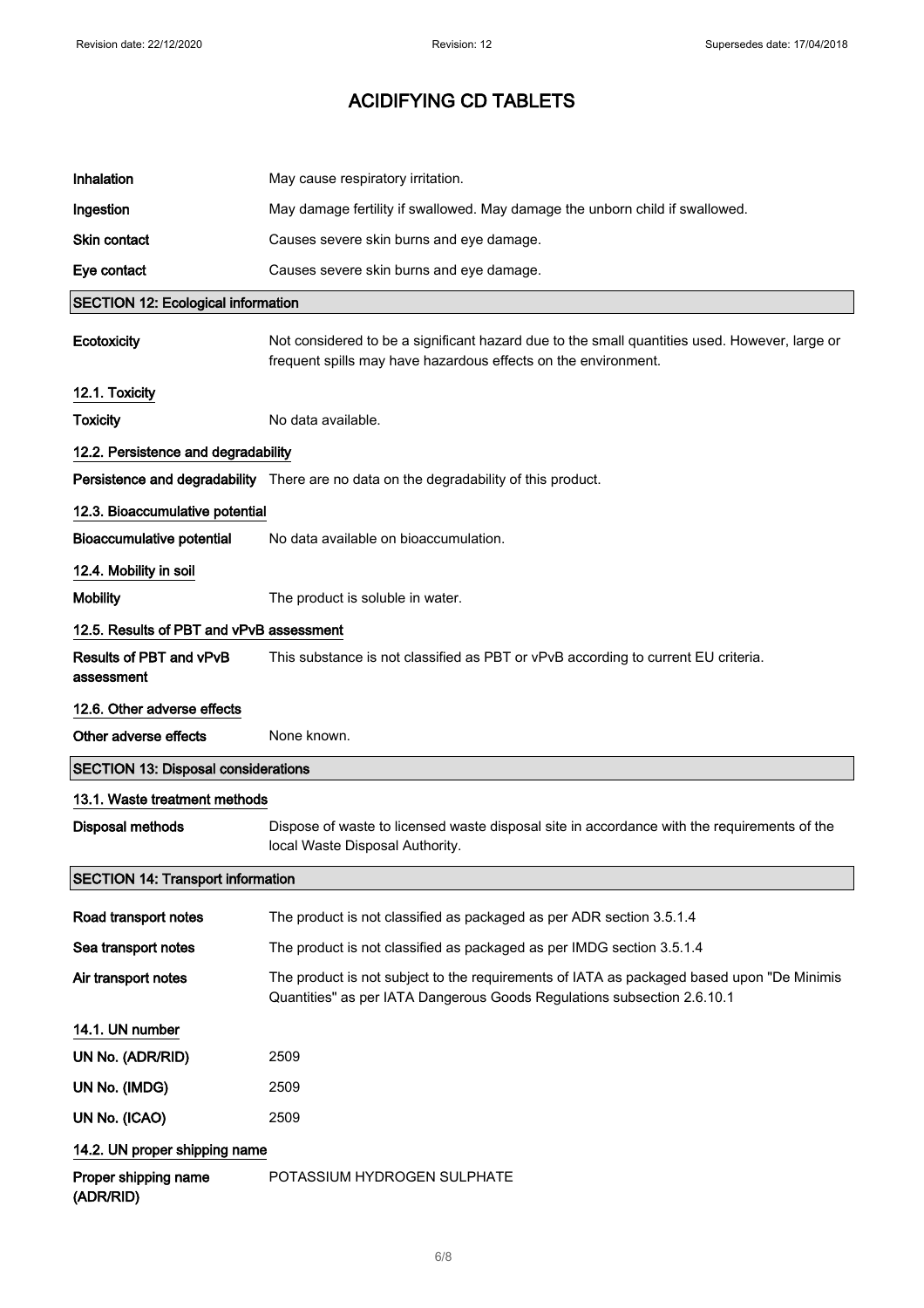| Proper shipping name (IMDG) POTASSIUM HYDROGEN SULPHATE |
|---------------------------------------------------------|
| Proper shipping name (ICAO) POTASSIUM HYDROGEN SULPHATE |
| Proper shipping name (ADN) POTASSIUM HYDROGEN SULPHATE  |

#### 14.3. Transport hazard class(es)

| <b>ADR/RID class</b> | 8 |
|----------------------|---|
| <b>ADR/RID label</b> | 8 |
| <b>IMDG class</b>    | 8 |
| ICAO class/division  | 8 |

#### Transport labels



| 14.4. Packing group          |   |  |
|------------------------------|---|--|
| <b>ADR/RID packing group</b> | Ш |  |
| <b>IMDG packing group</b>    | Ш |  |
| ICAO packing group           | Ш |  |
|                              |   |  |

#### 14.5. Environmental hazards

Environmentally hazardous substance/marine pollutant No.

#### 14.6. Special precautions for user

| EmS                             | $F-A. S-B$ |
|---------------------------------|------------|
| <b>Emergency Action Code</b>    | 2X         |
| Hazard Identification Number 80 |            |

(ADR/RID)

#### 14.7. Transport in bulk according to Annex II of MARPOL and the IBC Code

Transport in bulk according to Not applicable. Annex II of MARPOL 73/78 and the IBC Code

#### SECTION 15: Regulatory information

#### 15.1. Safety, health and environmental regulations/legislation specific for the substance or mixture

EU legislation Regulation (EC) No 1272/2008 of the European Parliament and of the Council of 16 December 2008 on classification, labelling and packaging of substances and mixtures (as amended).

#### 15.2. Chemical safety assessment

No data available.

#### SECTION 16: Other information

Revision comments NOTE: Lines within the margin indicate significant changes from the previous revision.

**Issued by Community** L. Morgan